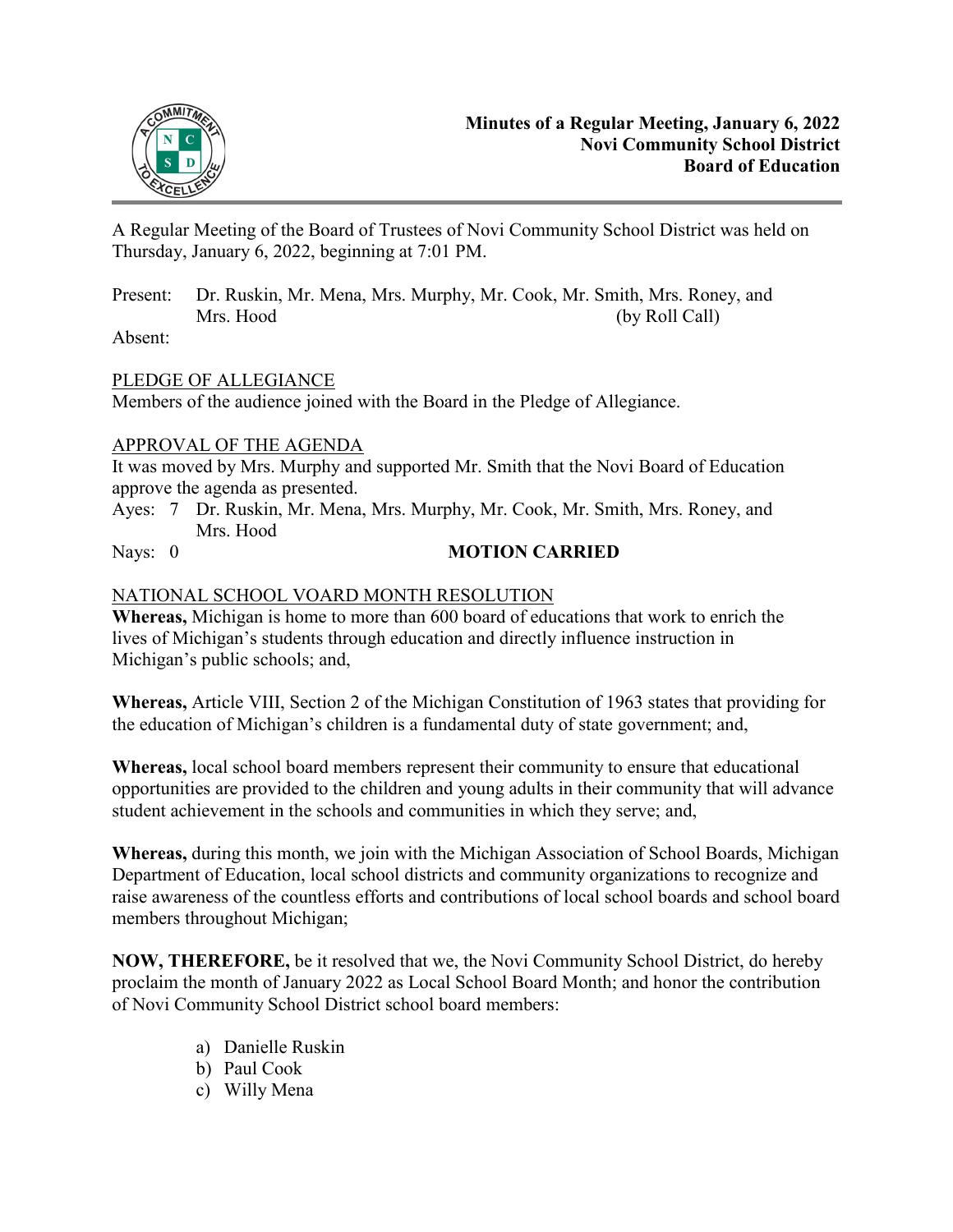- d) Kathy Hood
- e) Tom Smith
- f) Bobbie Murphy
- g) Mary Ann Roney

#### ELECTION OF OFFICERS

The Board of Education elects officers annually not earlier than January 1st immediately following an election held on a November regular election date and not later than the first meeting in January.

At a Board Work Session, held on Thursday, December 16, 2021, all Board members discussed the Board committees and officer positions.

## **RECOMMENDATION:**

That the Novi Board of Education elects the following officers for 2022 for the positions of:

| $\bullet$ President      | Dr. Danielle Ruskin |
|--------------------------|---------------------|
| $\bullet$ Vice President | Paul Cook           |
| $\bullet$ Secretary      | Willy Mena          |
| $\bullet$ Treasurer      | Kathy Hood          |

It was moved by Mrs. Murphy and supported by Mr. Mena that the Novi Community Schools Board of Education approve the election of officers as presented.

Ayes: 7 Dr. Ruskin, Mr. Mena, Mrs. Murphy, Mr. Cook, Mr. Smith, Mrs. Roney, and Mrs. Hood

## Nays: 0 **MOTION CARRIED**

## BOARD COMMITTEE APPOINTMENTS

The Board President may identify Board members, or Board members may express an interest, for committee appointments or representation as Board liaisons. At a Board Work Session, held on Thursday, December 16, 2021, all Board members discussed the Board committees and officer positions. Board committee opportunities include:

- Novi Educational Foundation Liaison meets the third Monday evening of the month;
- Community Education Liaison meets the first Wednesday early morning of the month;
- OCSBA Government Relations Committee Liaison meets on the first Wednesday of each month;
- Standing Committees:
	- o Capital Projects Committee
	- o Curriculum Committee
	- o Finance Committee
	- o Governance and Policy Committee
	- o Diversity, Equity, & Inclusion (DEI) Committee (will meet quarterly)

## **APPOINTMENTS:**

#### **Liaisons:**

Novi Educational Foundation - Kathy Hood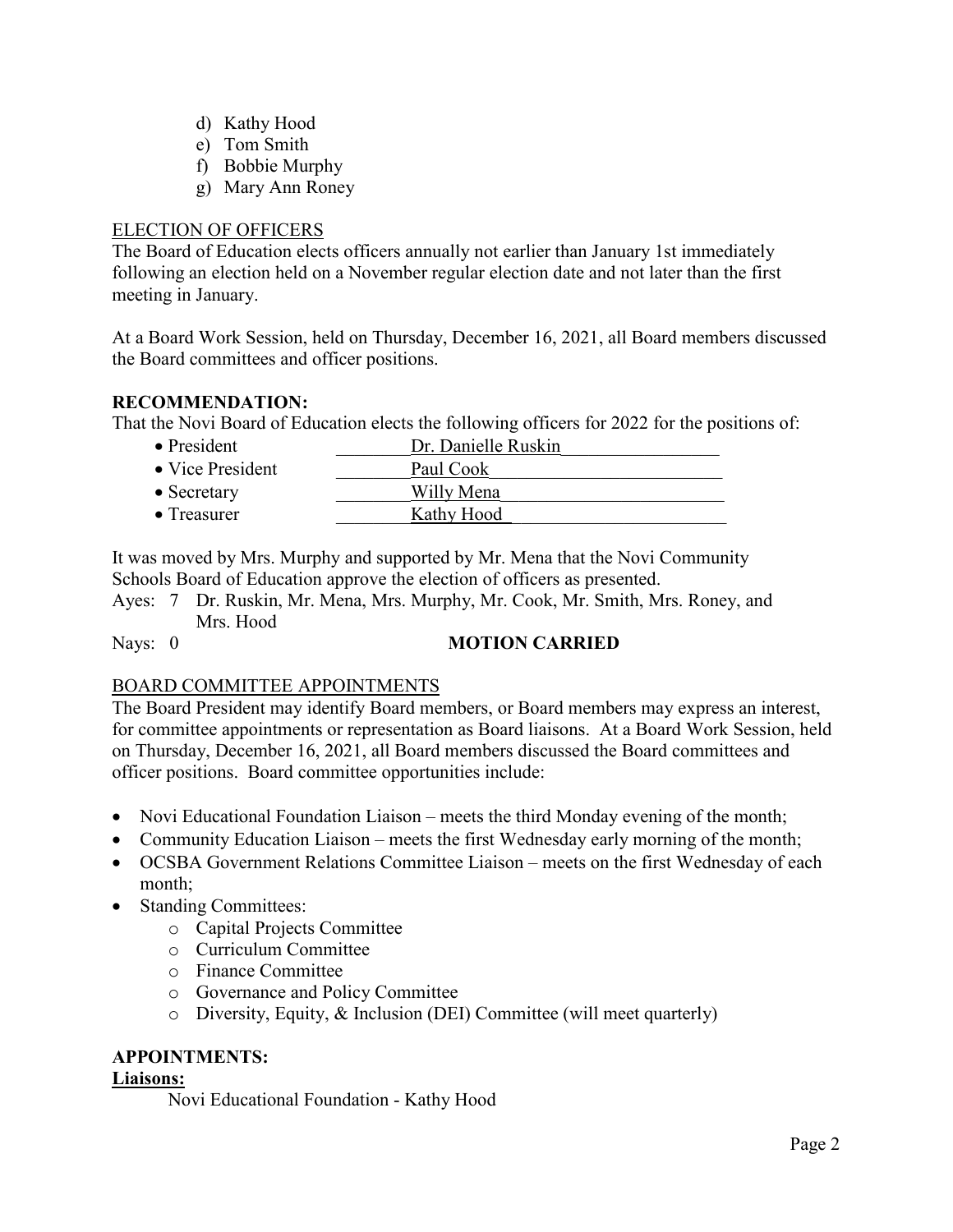Community Education- Tom Smith OCSBA - Mary Ann Roney

**Capital Projects:** Willy Mena (chair), Paul Cook, Tom Smith **Curriculum:** Bobbie Murphy (chair), Mary Ann Roney, Willy Mena **Finance:** Kathy Hood (chair), Mary Ann Roney, Danielle Ruskin **Governance and Policy:** Tom Smith (chair), Paul Cook, Willy Mena **Diversity, Equity, & Inclusion:** Bobbie Murphy, Kathy Hood, Danielle Ruskin \*Chair TBD\*

## 2022-2023 BOARD MEETING SCHEDULE

A tentative 2022-2023 Board of Education Meeting schedule is presented tonight for review and discussion with these meetings being held at the Educational Services Building, located at 25345 Taft Road, Novi Michigan 48374. The tentative schedule includes proposed dates for the Board Workshops.

It was moved by Mrs. Roney and supported by Mrs. Murphy that the Novi Community Schools Board of Education approve the 2022-2023 Board of Education Meeting calendar as presented.

Ayes: 7 Dr. Ruskin, Mr. Mena, Mrs. Murphy, Mr. Cook, Mr. Smith, Mrs. Roney, and Mrs. Hood

## Nays: 0 **MOTION CARRIED**

### COMMENTS FROM THE AUDIENCE RELATED TO AGENDA ITEMS There were no comments from the audience related to agenda items.

#### CONSENT AGENDA ITEMS A

Items included in the Consent Items are those which have previously been considered by the Board in committee or at a prior meeting, or of such a routine nature, that discussion is not required. Board members may request that any items be removed from Consent Items for further discussion, if additional information is needed or available.

## **CONSENT ITEMS**

- A. Approval of Minutes
	- a. Regular Meeting Minutes of December 16, 2021
- B. Approval of Field Trip(s)
	- a. Michigan Music Conference

It was moved by Mr. Mena and supported by Mr. Smith that the Novi Community Schools Board of Education approve the Consent Agenda A Item(s) as presented.

Ayes: 7 Dr. Ruskin, Mr. Mena, Mrs. Murphy, Mr. Cook, Mr. Smith, Mrs. Roney, and Mrs. Hood

#### Nays: 0 **MOTION CARRIED**

#### CONSENT AGENDA ITEMS B

The Board shall, at the organizational meeting: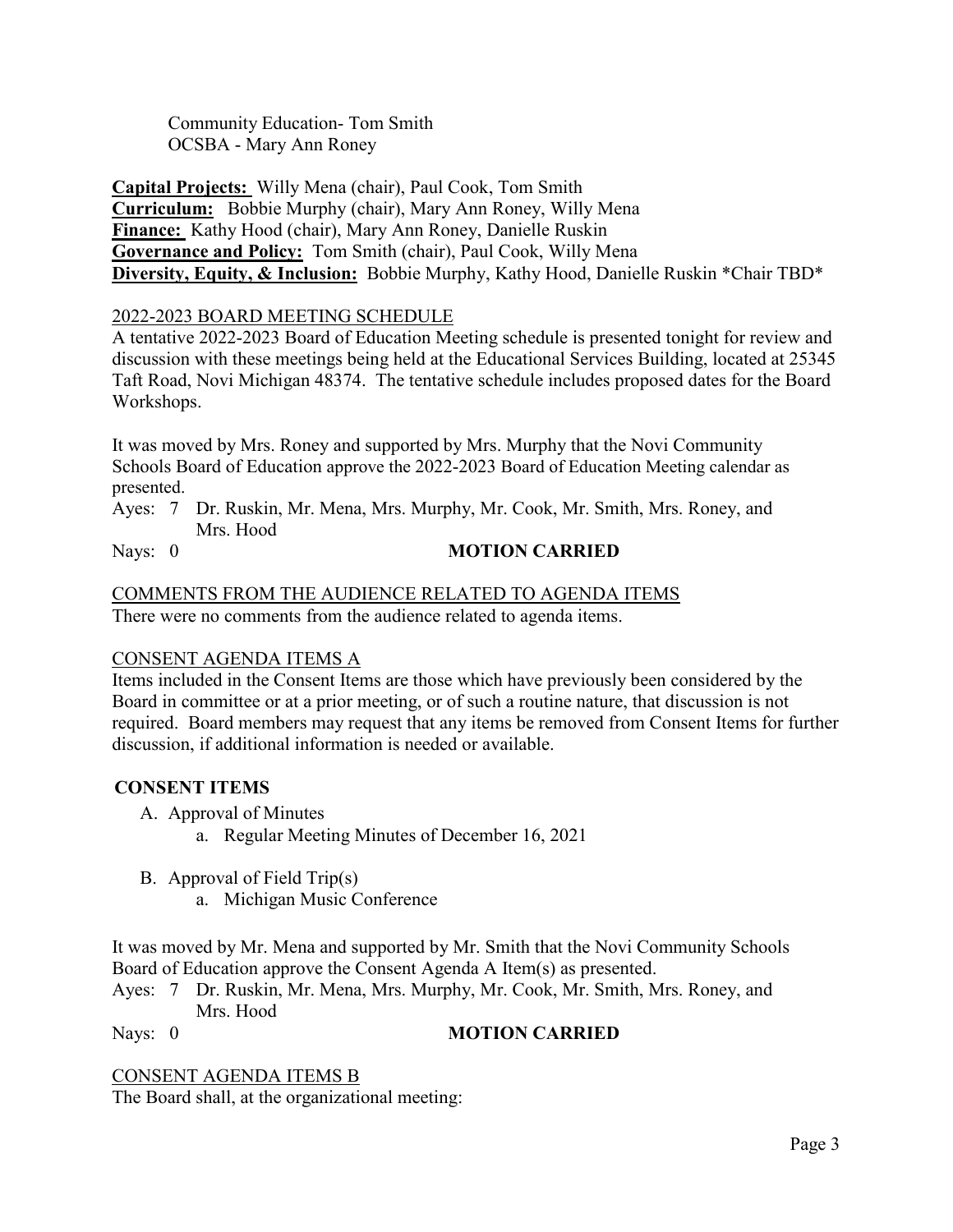**A.** Designate depositories for school funds:

The Novi Community School District currently has accounts and investments with the following banks:

| <b>BANK</b>          | <b>ACCOUNT</b>        |
|----------------------|-----------------------|
| Fifth Third Bank     | General Fund Checking |
|                      | Debt Fund Checking    |
| MILAF/Fifth Third    | <b>Bond Funds</b>     |
| Huntington Bank      | Money Market Account  |
| <b>CIBC Bank USA</b> | Money Market Account  |
| Comerica Bank        | Money Market Account  |
| Chemical Bank        | Money Market Account  |
|                      |                       |

The Novi Community School District currently uses the following banks for purchase of investments and the ability to wire money to and from the following banks:

| Bank of America         | Flagstar Bank                |
|-------------------------|------------------------------|
| Bank of New York Mellon | Huntington Bank              |
| <b>CIBC Bank USA</b>    | JP Morgan Chase Bank         |
| Citizens Bank           | Level One Bank               |
| Comerica Bank           | <b>PNC Bank</b>              |
| Fifth Third Bank        | <b>TCF Bank</b>              |
|                         | <b>Washington Trust Bank</b> |

- **B.** Designate those persons authorized to sign checks, contracts, agreements, and purchase orders: The Novi Community School District Board of Education currently authorizes the Assistant Superintendent of Business and Operations to sign checks; the Superintendent or designee to sign contracts, and agreements; and the Assistant Superintendent of Business and Operations to sign purchase orders.
- **C.** Designate those persons authorized to use the safe deposit box: The Novi Community School District Board of Education currently does not have a safe deposit box.
- **D.** Determine fee charged to individuals who request notice of Board meetings: The Novi Community School District Board of Education currently does not charge a fee.
- **E.** Designate an administrator to assume the specified responsibilities of the Treasurer and/or of the Secretary:

 The Novi Community School District Board of Education currently designates the Assistant Superintendent of Business and Operations to assume the specified responsibilities of the Treasurer.

 The Novi Community School District Board of Education currently designates the Executive Assistant to the Superintendent to assume the specified responsibilities of the Recording Secretary.

**F.** Designate the Electronic Transfer Officer (ETO):

 The Novi Community School District Board of Education currently designates the Assistant Superintendent of Business and Operations as the Electronic Transfer Officer (ETO).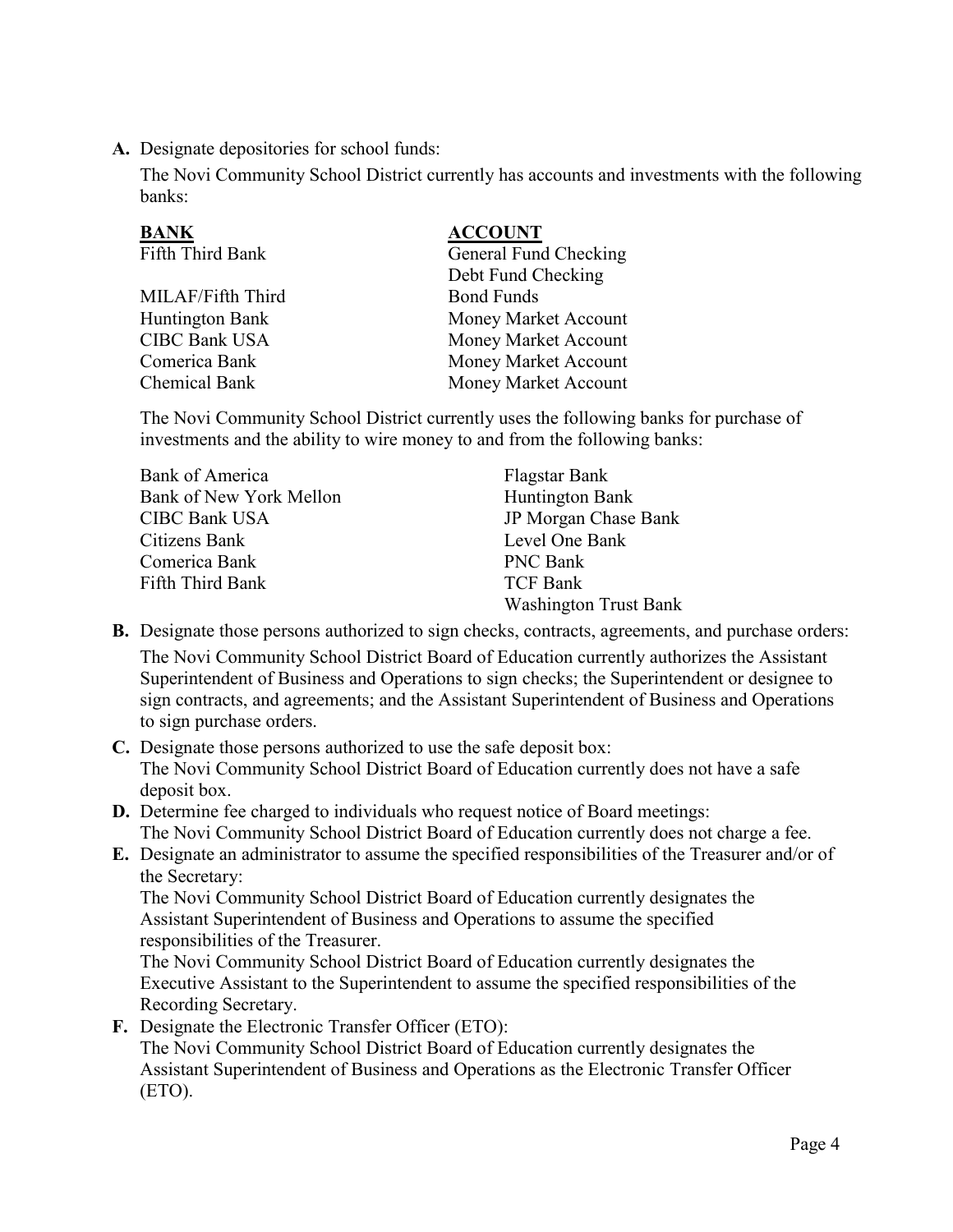**G.** Designate a law firm to represent the School Board:

 The Novi Community School District Board of Education designates Thrun Law Firm to represent the District administration and Miller Johnson (formerly Lusk Albertson) to represent the Board of Education.

**H.** Designate a day, place and time for regular meetings which shall be held at least once every month:

 The Novi Community School District Board of Education currently designates a minimum of two (2) Thursdays a month for their meetings to be held at the Educational Services Building, located at 25345 Taft Road, Novi, Michigan 48374, at 7:00 PM. All dates and times are posted on the Novi Community School District website.

It was moved by Mrs. Murphy and supported by Mr. Cook that the Novi Community Schools Board of Education accept Consent Items A through H as presented.

Ayes: 7 Dr. Ruskin, Mr. Mena, Mrs. Murphy, Mr. Cook, Mr. Smith, Mrs. Roney, and Mrs. Hood

## Nays: 0 **MOTION CARRIED**

## ACTION ITEMS

#### Personnel Report

Gary Kinzer, Assistant Superintendent of Human Resources, presents for your consideration the following personnel changes:

## **A. New Hires**

| <u>Name</u>     | <u>Bldg.</u> | <i><b>Assignment</b></i> | <b>Reason</b> | Rate    | <b>Effective</b> |
|-----------------|--------------|--------------------------|---------------|---------|------------------|
| Brown, Amy      | ЭH           | $2nd$ Grade Teacher      | New Hire      | $BA+15$ | TBD              |
| Dinsmore, Julie | ESB          | Payroll Manager          | New Hire      |         | $01-07-22$       |

#### **B. Retirements and Resignations**

| <u>Name</u>     | <u>Bldg.</u> | <b>Assignment</b>    | <b>Reason</b> | <i><b>Effective</b></i> |
|-----------------|--------------|----------------------|---------------|-------------------------|
| Anglin, Alice   | НS           | Food Science Teacher | Resigned      | $01 - 03 - 22$          |
| Gaylord, Kelsey | District     | ELD Teacher Leader   | Resigned      | $12 - 17 - 21$          |
| McGill, Tami    | VO.          | Special Ed Para      | Resigned      | $01-07-22$              |

#### **C. Leaves of Absence**

| <u>Name</u>      | <b>Bldg.</b> | <b>Assignment</b> | <b>Reason</b>     | <i><b>Effective</b></i> |
|------------------|--------------|-------------------|-------------------|-------------------------|
| Stotler, Timothy | HS.          | Special Ed Para   | LOA #2-Health     | 01-03-22 to 06-10-22    |
| Weinert, Ashley  | District     | Psychologist      | LOA #1-Child Care | 11-22-21 to 06-10-22    |

It was moved by Mr. Mena and supported by Mrs. Roney that the Novi Community School District Board of Education adopts the personnel report recommendations as presented. Ayes: 7 Dr. Ruskin, Mr. Mena, Mrs. Murphy, Mr. Cook, Mr. Smith, Mrs. Roney, and Mrs. Hood

## Nays: 0 **MOTION CARRIED**

Bid Package #9 - Novi Theatrical Drapery and Rigging Replacement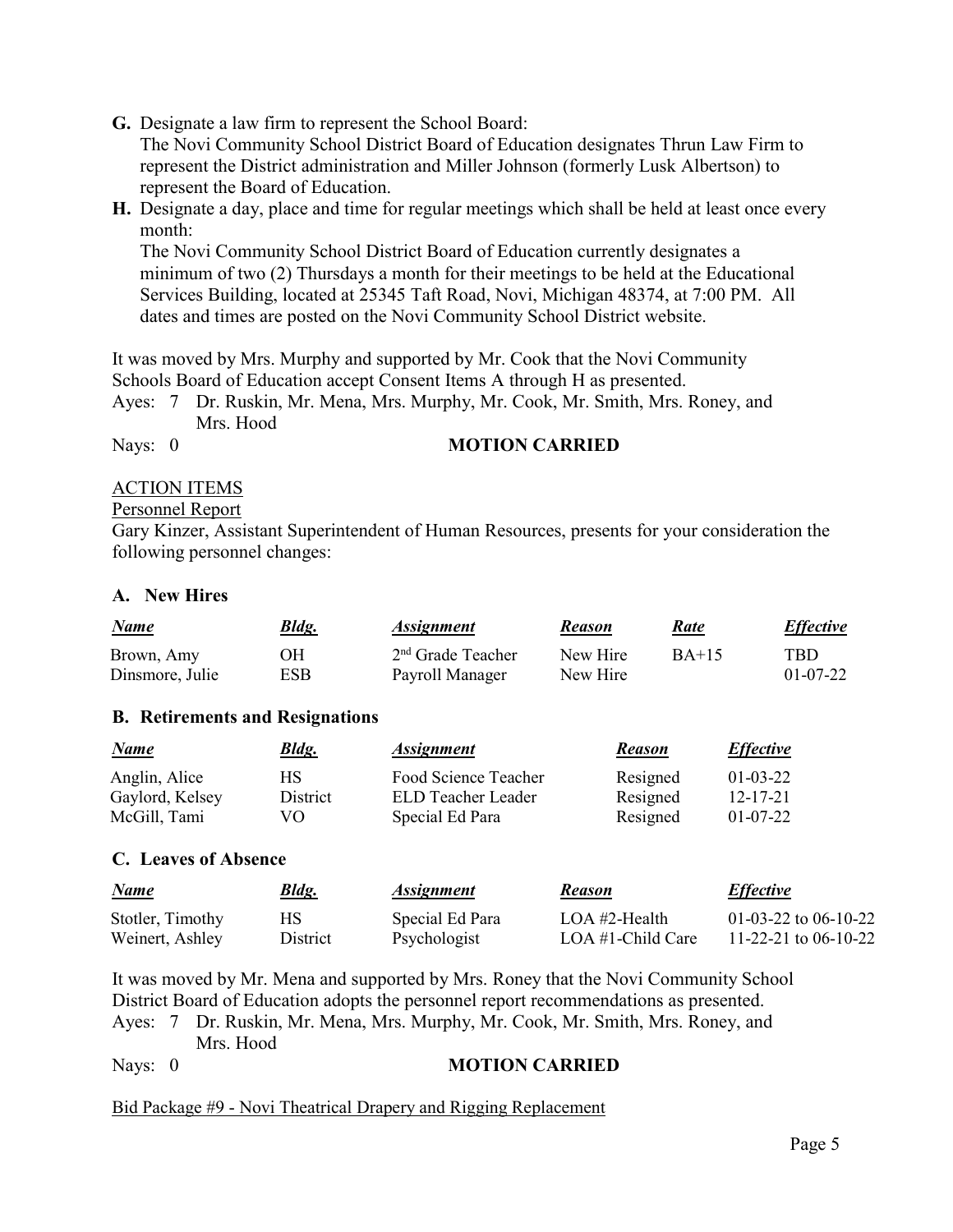On Thursday November 18, 2021, at 1:00 PM, sealed bids were received and publicly open. In attendance were representatives from the Novi Community School District, McCarthy & Smith, Inc., TLS Sales, Inc., and interested bidders. It was determined that seven of the District buildings warranted replacement of theatrical drapery and rigging due to deterioration of the fabrics' fire retardant properties, over the years.

The project team conducted post bid interviews and based on the project team's review of the proposals and bidders, they are recommending the following to Novi Community School District for contract award:

| <b>Bid Division 134: Theatre &amp; Stage Rigging</b> |    |                           |
|------------------------------------------------------|----|---------------------------|
| Mr. Patrick Burns                                    |    |                           |
| <b>North Coast Studios, Inc.</b>                     |    |                           |
| 29181 Calahan Rd.                                    |    |                           |
| Roseville, MI 48066                                  |    |                           |
| <b>Base Bid</b>                                      |    | \$123,637.00              |
| Allowance                                            | Ŝ. | 20,000.00                 |
| PLM Bond (CIA Financial)                             |    | 3,263.00                  |
|                                                      |    | <b>TOTAL \$146,900.00</b> |

# **AWARD RECOMMENDATION AMOUNT: \$146,900.00**

It was moved by Mrs. Murphy and supported by Mrs. Hood that the Novi Community School District Board of Education, award the contract as presented above for a total project cost of \$146,900.00.

Ayes: 7 Dr. Ruskin, Mr. Mena, Mrs. Murphy, Mr. Cook, Mr. Smith, Mrs. Roney, and Mrs. Hood

## Nays: 0 **MOTION CARRIED**

#### INFORMATION AND DISCUSSION

Proposed Refunding – 2014 School Building and Site Bonds, Series I

The Novi Community School District is presenting a Bond Authorizing Resolution to be adopted by the Board. The purpose of this Bond Authorizing Resolution is to aggregate the principal amount of not to exceed Thirty Million Dollars (\$30,000,000), as finally determined upon sale thereof, for the purpose of refunding all or a portion of the Issuer's outstanding 2014 School Building and Site Bonds, Series I, dated June 19, 2014.

The bond refunding team is comprised of the following:

Bond Underwriter - Stifel Nicolaus & Company Financial Advisor – PFM Financial Advisors LLC Bond Counsel - Thrun Law Firm

The proposed Resolution is submitted to the Board of Education tonight for information and discussion, with approval at the next meeting of the Board of Education on January 20, 2022.

2022 School Building and site bonds, Series II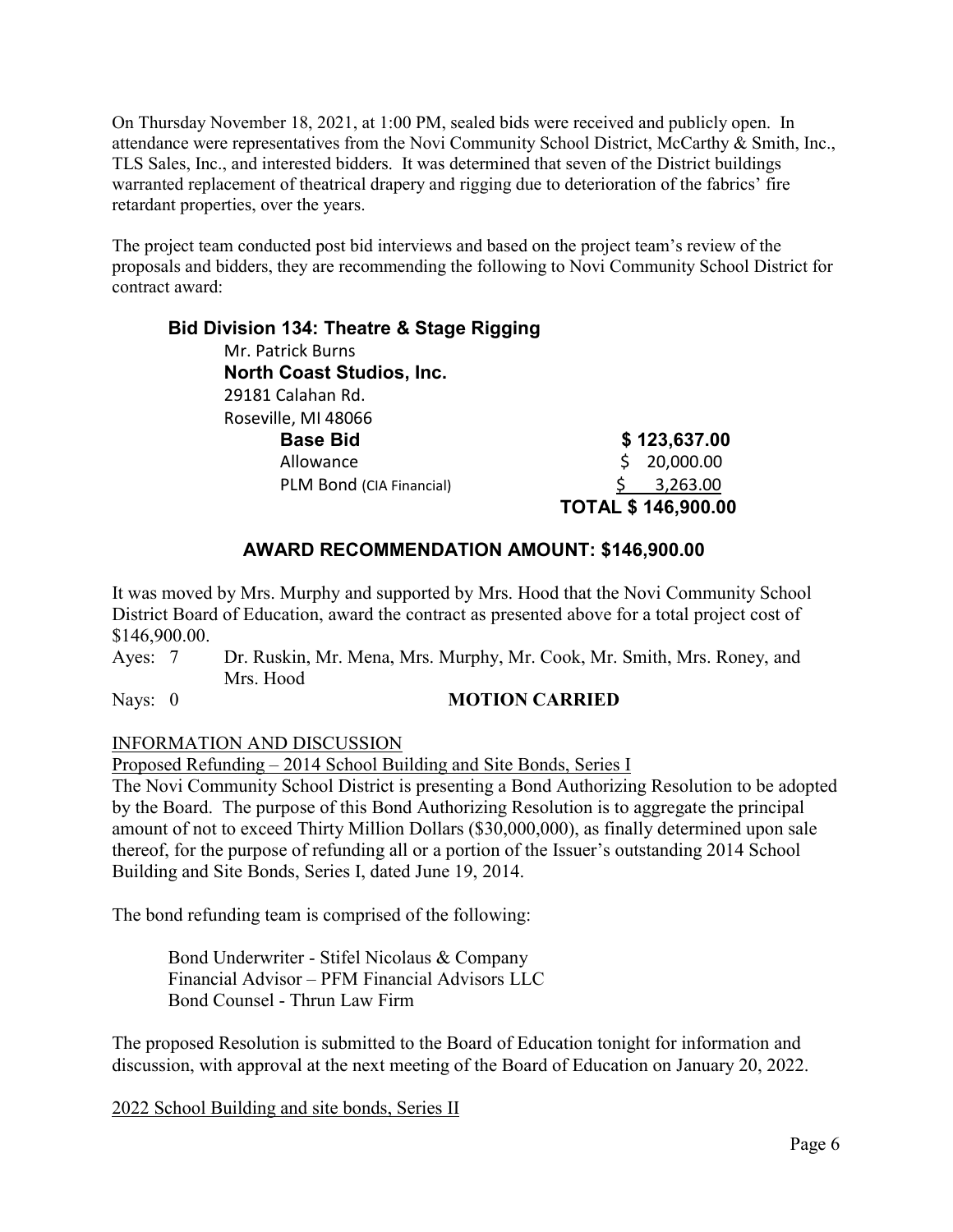The Novi Community School District is presenting a Bond Authorizing Resolution to be adopted by the Board. The purpose of this Bond Authorizing Resolution is to aggregate the principal sum of not more that Fifty-Five Million Dollars (\$55,000,000) for the purpose of funding a portion of the Bond Project. The Bonds shall be designated 2022 School Building and Site Bonds, Series II.

The bond refunding team is comprised of the following:

Senior Bond Underwriter - Stifel Nicolaus & Company Financial Advisor – PFM Financial Advisors LLC Bond Counsel - Thrun Law Firm

The proposed Resolution is submitted to the Board of Education tonight for information and discussion, with approval at the next meeting of the Board of Education on January 20, 2022.

#### COMMENTS FROM THE AUDIENCE

There were no comments from the audience.

#### SUPERINTENDENT REPORT

Dr. Steve Matthews, Superintendent of Schools, expressed his appreciation to Dr. Webber, Dr. Kinzer, Mr. Greg McIntyre and the administrative team for stepping in for him over the last month, while he was out due to shoulder surgery. He reported that they have earned his confidence as they have worked together over several years, 11 years, in the District. Dr. Matthews stated that their commitment to our staff and students was demonstrated as they stepped into an unexpectedly difficult situation, during December. He expressed his appreciation for their leadership. Dr. Matthews said they provided exemplary leadership for our school District.

Dr. Matthews mentioned that as we are aware, the COVD situation continues to provide us with unexpected opportunities in the District. He reported that we are trying to navigate a tight window of keeping our students in school and safe, even as COVID cases increase. Dr. Matthews stated that our students benefit from being in school, however we recognize that we must attend to the impact of COVID as well.

He said that student absences are higher than typical right now, ranging between 10 and 15 percent of our student population. Dr. Matthews mentioned that means that 85% of our students have been in school every day this week, so we will continue to monitor and adjust as we move forward, recognizing the needs of our buildings will dictate how we move forward. Dr. Matthews reported that at this point, we feel confident that we are able to navigate through the situation that we currently find ourselves in.

Dr. Matthews stated that finally, winter is upon us, so he encouraged everyone to have patience as more parents are driving students to and from school each day. He said that waiting in line is not fun, but together we can keep our students and each other safe.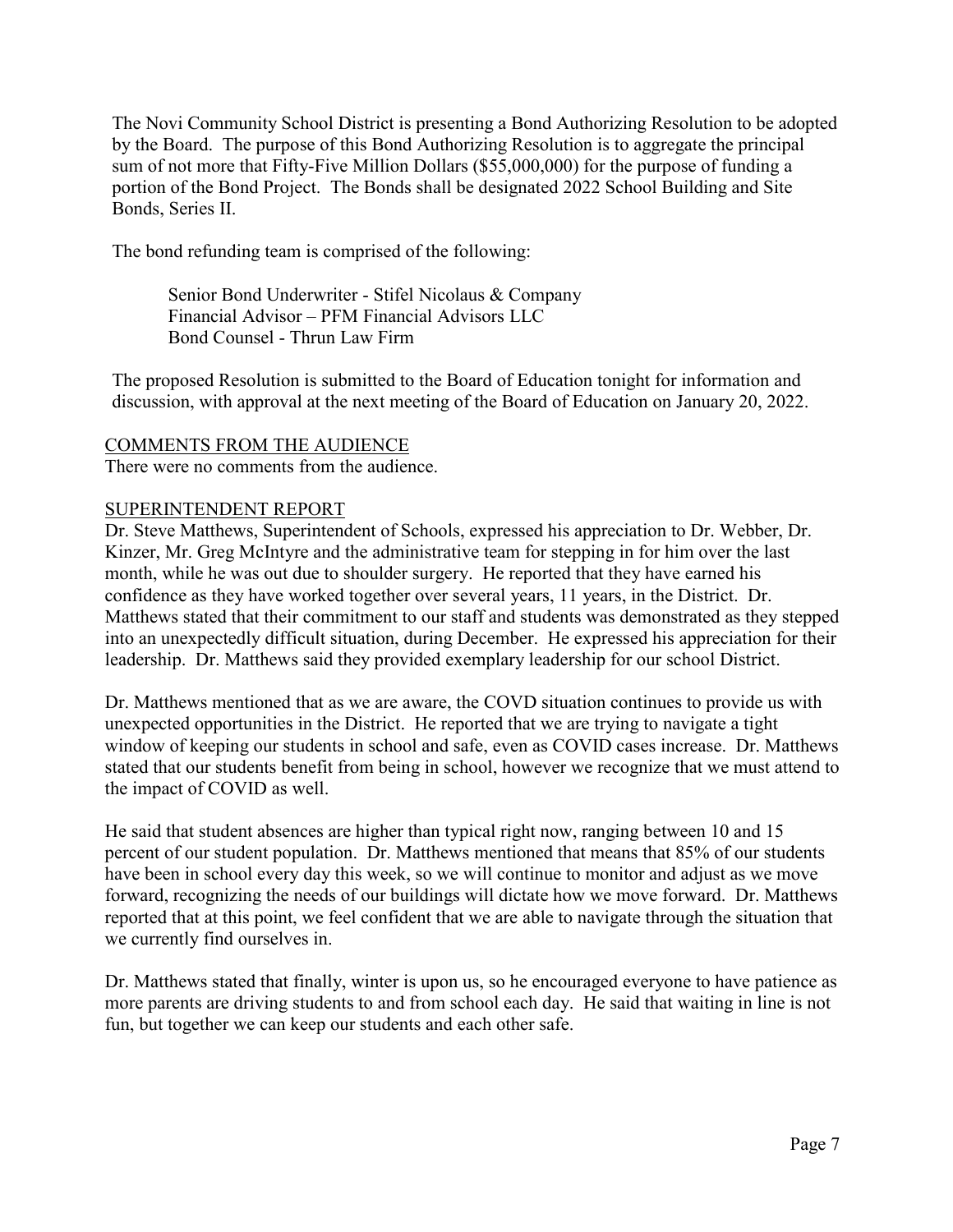## ADMINITRATIVE REPORTS

Mr. Greg McIntyre, Assistant Superintendent of Business and Operations, reported that he wanted to make the Board aware of the January Consensus Revenue Estimating Conference. He stated that it will be next Friday, January 14, at 9:00 AM. Mr. McIntyre said for those of you who do not have the link, it will be sent out to you so you can participate if you want and it will be a funfilled day watching this.

Dr. Gary Kinzer, Assistant Superintendent of Human Resources, reported that as it is National School Board Month, he would like to take the opportunity to thank each of the Board members in the challenging times like these. He stated that it is essential to have outstanding Board leadership and we are fortunate to have that. Dr. Kinzer thanked the Board for their contributions to the District and he looks forward to more of them.

Dr. Kinzer said that our third Mentee Monday Professional Development Session of the year will be on Monday. He mentioned that it will be a virtual session and our Instructional Coaches will be presenting to our new teachers. Dr. Kinzer reported that they will be sharing their services that they offer as well as a new professional development model that they developed. He stated that they will be rolling that out for our new teachers.

Dr. RJ Webber, Assistant Superintendent for Academic Services, reported that being School Board Month, he would like to thank our Board, and Boards across the country, for choosing to serve one of the finest public institutions in our country, which is public schools. He stated that growing up in a rural community, where everyone gets together in a space, public schools are that place where communities come together.

Dr. Webber said there is something beautiful about that aspect of public education and one of the great parts of it are the people like you. He mentioned people who are willing to step in, without any type of compensation whatsoever, but wanting to help our community be better. Dr. Webber reported that we do not always agree on everything all the time, but that is essential that we have healthy debates on several things.

Dr. Webber stated that in the past two years with COVID he has seen, not only in Novi, but across the country this month is even more poignant for school board members. He said that he and Dr. Ruskin both watched the school board meeting shortly after the Oxford shooting. Dr. Webber mentioned, how many institutions after something like that, have people who live in the community, go on stage, and answer questions from a community that is hurting and stand in that breach and take it.

Dr. Webber reported that we live in a time where people are still trying to dodge accountability and we have school board members, who do not get paid a dime, show up and say ask me anything you want. He stated, so thank you for that; it is not easy and you do great work for our kids and for our future.

Dr. Webber said that he would like to say, he dropped of his son at Novi Meadows today and as he drove by, Principal Brickey and his teachers were out there. He mentioned that we have a bus driver shortage and obviously a labor shortage and these folks are standing out there in 15-degree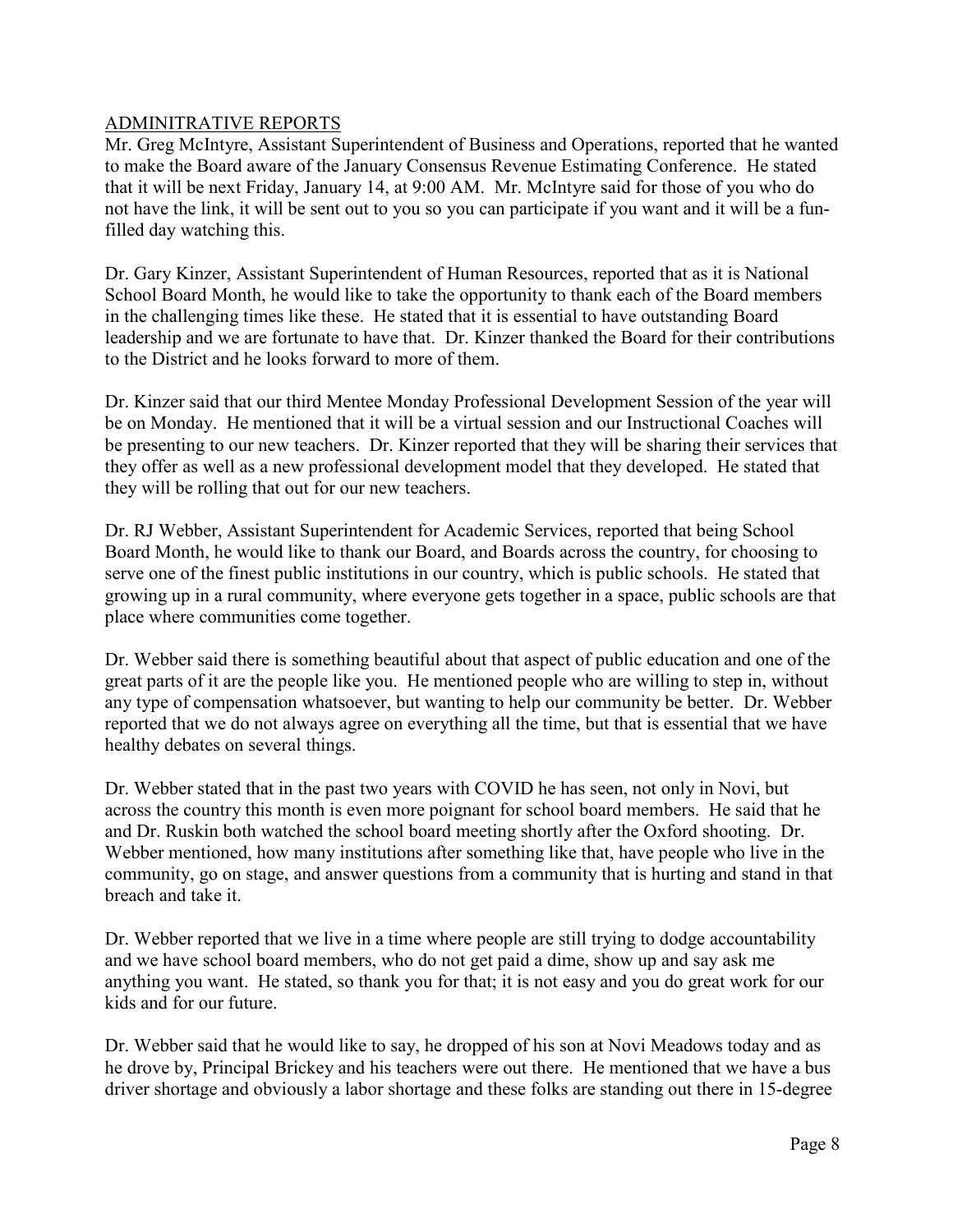weather, for an hour and a half in the morning, making sure the kids got into school on time. Dr. Webber stated that it is important to realize how many people are genuinely filling in and doing so many different things to make sure that we can open every day.

Dr. Webber reported that he was in an Oakland County High-Risk Response Team meeting yesterday and the question was how COVID impacts what they do and the operation of the courts. He stated, imagine this, and we cannot just leave 30 kids in a room without an adult for six (6) hours. Dr. Webber said, in our business there has to be someone with kids. He said, so for every substitute teacher who answers the call, every bus driver who gets up and comes in, to every hall monitor we have, to everyone who gets up in a very difficult situation so our kids can live the life they deserve, he said thank you.

Dr. Webber thanked the school Board, to each person being at that table, seeing what you do, how much you care, and the grace you have been able to manage over the past two (2) years has been a great model for our kids, so sincerely, thank you.

## BOARD COMMUNICATION

Mr. Cook, Board Vice-President, reported that, to add to what Dr. Webber was saying about those that have stepped up, gone out, and helped out, the middle school drop-off, Principal Baker has been out directing traffic with lightsabers because they have a pretty good line with a thousand students coming in at one time. He stated that it literally blocks off another mile and hopefully we can find a resolution to this bus driver issue quickly.

Mr. Cook said that he missed the December 16 meeting because he attended Mrs. Grebinski's last performance, which was awesome. He mentioned that the kids sang their hearts out and from what he has heard, they are a little disappointed that she is not still there.

Mrs. Hood, Board Treasurer, reported that she attended her last Government Relations Committee meeting last night, at the Oakland County School Board. She stated there is a new School Safety Committee that has been formed and she does not know if it is just the House or the House and the Senate in Michigan and Kelly Breen, the House Representative is on that committee. Mrs. Hood encouraged everyone to call her if they have concerns or questions.

Mrs. Hood said she thought that everyone on the Board received an email from Birgit McQuisten, for the Oakland County School Board's Association Dinner, which is next Wednesday, January 19 at 6:00 PM. She mentioned that the topic the speaker will be talking about is the state of the superintendency. Mrs. Hood reported they are calling it the care and feeding of your superintendent. She stated that she wanted to bring this to our attention.

Dr. Danielle Ruskin, Board President, thanked Mrs. Hood for serving in that role and stated that Mrs. Roney will be stepping into that position. She expressed her appreciation for Mrs. Hood and Mrs. Roney's time-consuming commitment, past and present.

Dr. Ruskin stated that she hoped everyone had a great new year. She reported that there has been a lot going on. Dr. Ruskin said there have been holidays where people have experienced